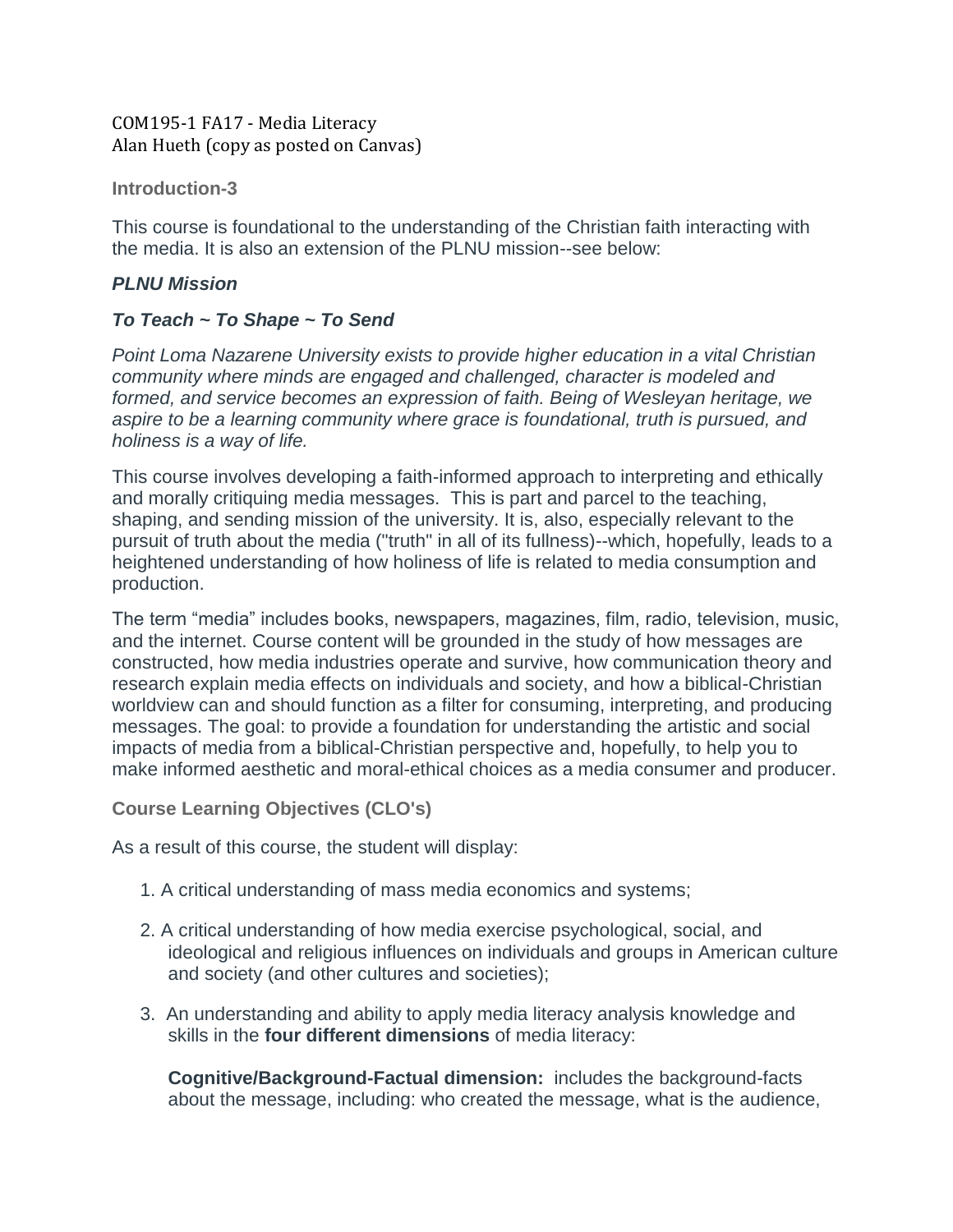when was it created and where did it appear, how much \$\$ did it cost to make and how much \$\$ did it make, its popularity and awards, and other factors.

**Emotional dimension:** how and why messages engage us emotionally and intellectually--and the effects of this emotional engagement on our values, beliefs, and behaviors/actions.

**Aesthetic dimensio**n: the artistic aspects of mass media messages, and how story, imagery, and/or sound elicit emotional reactions and can affect us in positive and negative ways.

**Moral-ethical-spiritual dimension:** includes the moral, psychological, and spiritual effects of media on individuals, culture, and society, and the ability to analyze the ethics of media message content and effect(s).

#### **See the** *[Four Dimensions of Media Literacy Chart](https://canvas.pointloma.edu/courses/34271/files/1339777/download?wrap=1)*

4. An ability to apply a biblical-Christian worldview and faith perspective to media analysis, critique, and the production of media messages.

#### **Course Format & Activities**

This course will have a diverse format. It will consist of in-class Canvas quizzes, assigned readings and "Big Idea" reading reports, and in-class mini-lectures and discussions of textbook content. We'll also be screening a variety of media programs, and doing some exercises and having some discussion about the practice of media literacy analysis—all in preparation for the creation of a media literacy critique paper/project.

The foundation for learning in this course will be your participation in the session-bysession quizzes or reading reports -- and participation in our class discussions and media literacy analysis exercises. To help you accomplish this, you will be expected to bring typed "Big Idea" reading reports to class at the session that each chapter or supplemental reading is being covered--see the course schedule. The Big Idea reports must be submitted at the close of the class session that the report is due--see more details in the Assignments section of this website.

The course sessions will include some quizzes based on textbook readings -- along with mini-lectures and/or discussion-based conversations -- which require all to come to class with a basic understanding of the media literacy concepts introduced in the readings AND a readiness to discuss and/or apply these concepts. We will also be analyzing numerous examples of print and electronic media in our class sessions—all to prepare you for writing your media literacy analysis paper and presentation at the end of the semester.

In summary, this course will include the following activities: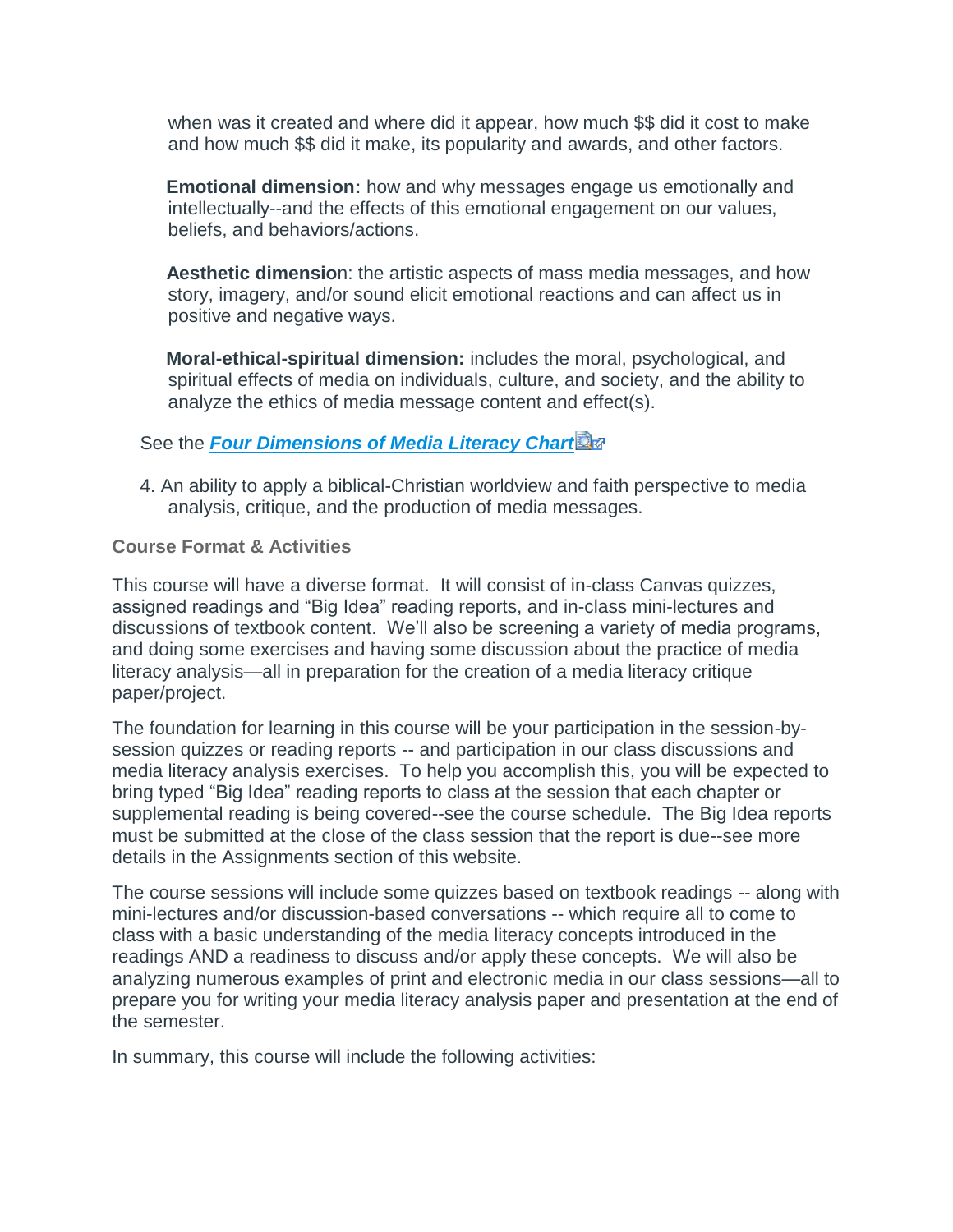- Mini-lectures and quizzes on chapter contents in the Media Literacy (Potter) textbook
- Doing assigned readings and submitting Big Idea Reading reports
- Applying knowledge of media literacy analysis by doing in-class media literacy analysis of print, television, film, music recordings, and/or internet content
- Writing a media literacy analysis paper, and doing a short presentation -- based on your media lit analysis paper
- One (1) test based on the Eyes Wide Open... (Romanowski) textbook and other lecture material
- A final exam--questions selected from the in-class quizzes in the Media Literacy textbook

**Evaluation & Grading**

Assignment points and grading scale below:

| Media Literacy Chapter Quizzes (20)                                          | 356  |
|------------------------------------------------------------------------------|------|
| Eyes Wide Open Big Idea Book Reading Reports (16 reports @ 6<br>points/each) | 96   |
| Scripture & Worldview(s) Essay Paper                                         | 100  |
| Test 1                                                                       | 100  |
| Media Literacy Analysis & Critique Paper & Presentation                      | 200  |
| <b>Final Exam</b>                                                            | 100  |
| Attendance & Participation                                                   | 100  |
| <b>TOTAL POINTS:</b>                                                         | 1052 |

## Grading Scale:

Your final grade will be based on the following point scale:

 $968 - 1052 = A$ 

 $947-967 = A$ 

 $926 - 946 = B +$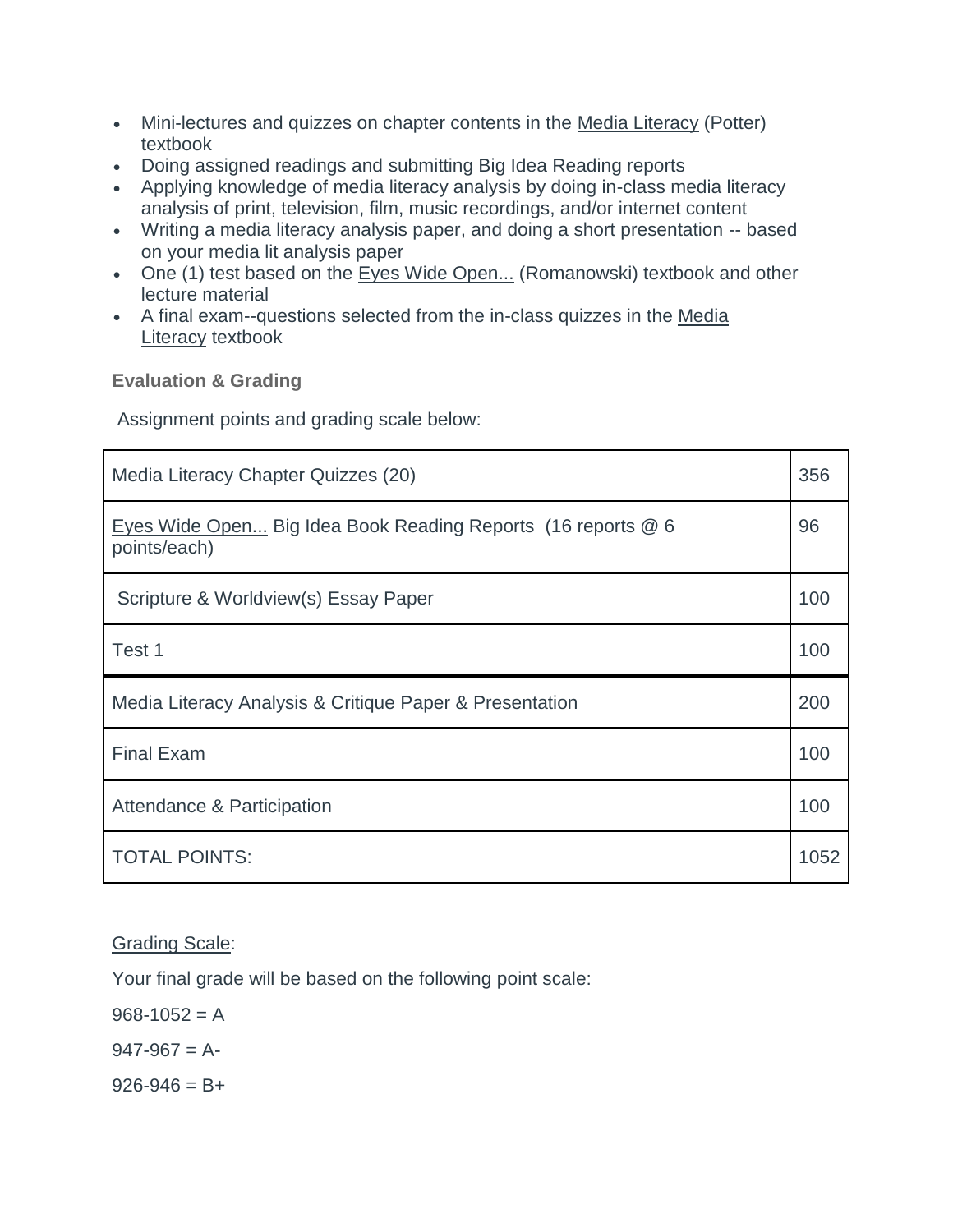$863 - 925 = B$  $842 - 862 = B$  $821 - 841 = C +$  $758 - 820 = C$  $737 - 757 = C$  $716 - 736 = D +$  $653 - 715 = D$  $632 - 652 = D$ 

#### **ATTENDANCE & PARTICIPATION POLICY:**

Regular and punctual attendance at all classes is considered essential to optimize academic achievement. If the student is absent from more than 10 percent of class meetings (3X), the faculty member has the option of filing a written report to the Provost which may result in de-enrollment. If the absences exceed 20 percent (6X), the student may be de-enrolled without notice. See [Academic Policies](http://catalog.pointloma.edu/content.php?catoid=8&navoid=864#Class_Attendance) in the (undergrad/graduate as appropriate) academic catalog AND the Provost guidelines at bottom for more details. Also, you can count on 10 points deducted from your attendance and participation grade for each absence.

#### **HOW ROLL IS TAKEN IN CLASS:**

I will take attendance through the quiz completions, "Big Idea" reports, OR class sign-in sheets throughout the semester. Make sure that if you do not turn in a report, that you submit a paper with your name on it and the date so that you are counted as present in class. On days when there are no big idea reports due, we will have a roll sheet for you to sign. So, make sure you sign in or you will be counted absent for that session.

From the Provost: *Regular and punctual attendance at all classes in which a student is registered is considered essential to optimum academic achievement. Therefore, regular attendance and participation in each course are minimal requirements to be met. There are no allowed or excused absences except when absences are necessitated by certain universitysponsored activities and are approved in writing by the Provost. Whenever the number of accumulated absences in a class, for any cause, exceeds ten percent of classes [3 sessions] (this is equivalent to one and one-half weeks in a 15-week semester course), the faculty member has the option of filing a written report to the Vice Provost for Academic Administration which may result in de-enrollment, pending any resolution of the excessive absences between the faculty member and the student. If more than 20 percent [6 sessions] (three weeks or longer in a semester-long course) is reported as missed, the faculty member may initiate the student's deenrollment from the course without advance notice to the student. If the date of de-enrollment is past the last date to withdraw from a class, the student will be assigned a grade of "F" or "NC." There are no refunds for courses where a de-enrollment was processed.*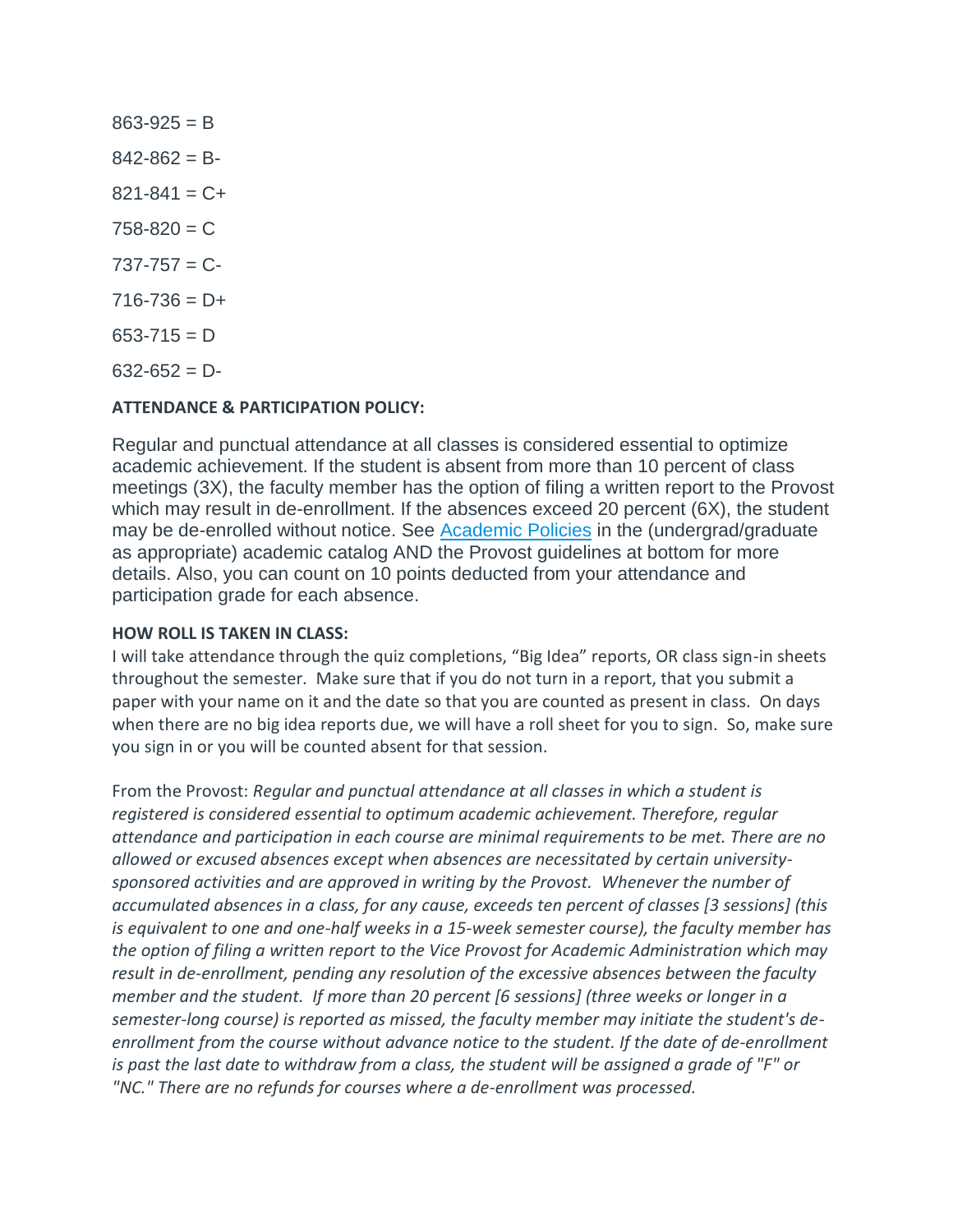**Course Schedule**

## **WEEK 1**

**THURSDAY, 8/31/17** READING: *none assigned*

Intro to course, syllabus, and introductions

## **WEEK 2**

**TUESDAY, 9/5/17** READING: *Potter, Chapters 1 & 2 CHAPTERS QUIZZES*

Discussion: Living in a Message Saturated World; The **[Four Dimensions of Media](https://canvas.pointloma.edu/courses/34271/files/1339719/download?wrap=1)  [Literacy](https://canvas.pointloma.edu/courses/34271/files/1339719/download?wrap=1) Externel**: Media Literacy Approach A Media Literacy Case Study: A Music Video

(Links to an external [site.\)Links](http://onenewsnow.com/culture/2013/01/02/hitler-statue-a-terrible-affront-to-any-jew) to an external site.

**THURSDAY, 9/7/17** READING: *Potter, Chapters 3 & 4 CHAPTERS QUIZZES*

Discussion: Individual and Industry Perspectives

## **WEEK 3**

**TUESDAY, 9/12/17** READING: *Potter, Chapters 8 & 10 CHAPTERS QUIZZES*

Discussion: Media Content & Reality; Entertainment

#### **THURSDAY, 9/14/17** READING: *Potter, Chapter 9 CHAPTER QUIZZES*

Discussion: News For extra credit--up to five points--read and report 10 content points from: *[Media Bias](https://www.studentnewsdaily.com/types-of-media-bias/)* (Links to an external site.)Links to an external site.

# **WEEK 4**

**TUESDAY, 9/19/17** READING: *Potter, Chapters 7 & 11 CHAPTERS QUIZZES*

Discussion: Economic Discussion: Advertising

**THURSDAY, 9/21/17** READING: *(Links to an external [site.\)Links](http://www.cnn.com/2014/03/27/showbiz/movies/network-movie-itzkoff-chayefsky/) to an external [site.S](http://www.cnn.com/2014/03/27/showbiz/movies/network-movie-itzkoff-chayefsky/)ee links below: one report for each reading* In preparation for screening the film *Network: See [Network--Background Info](http://en.wikipedia.org/wiki/Network_%28film%29) (Links to an external site.)Links to an external site.*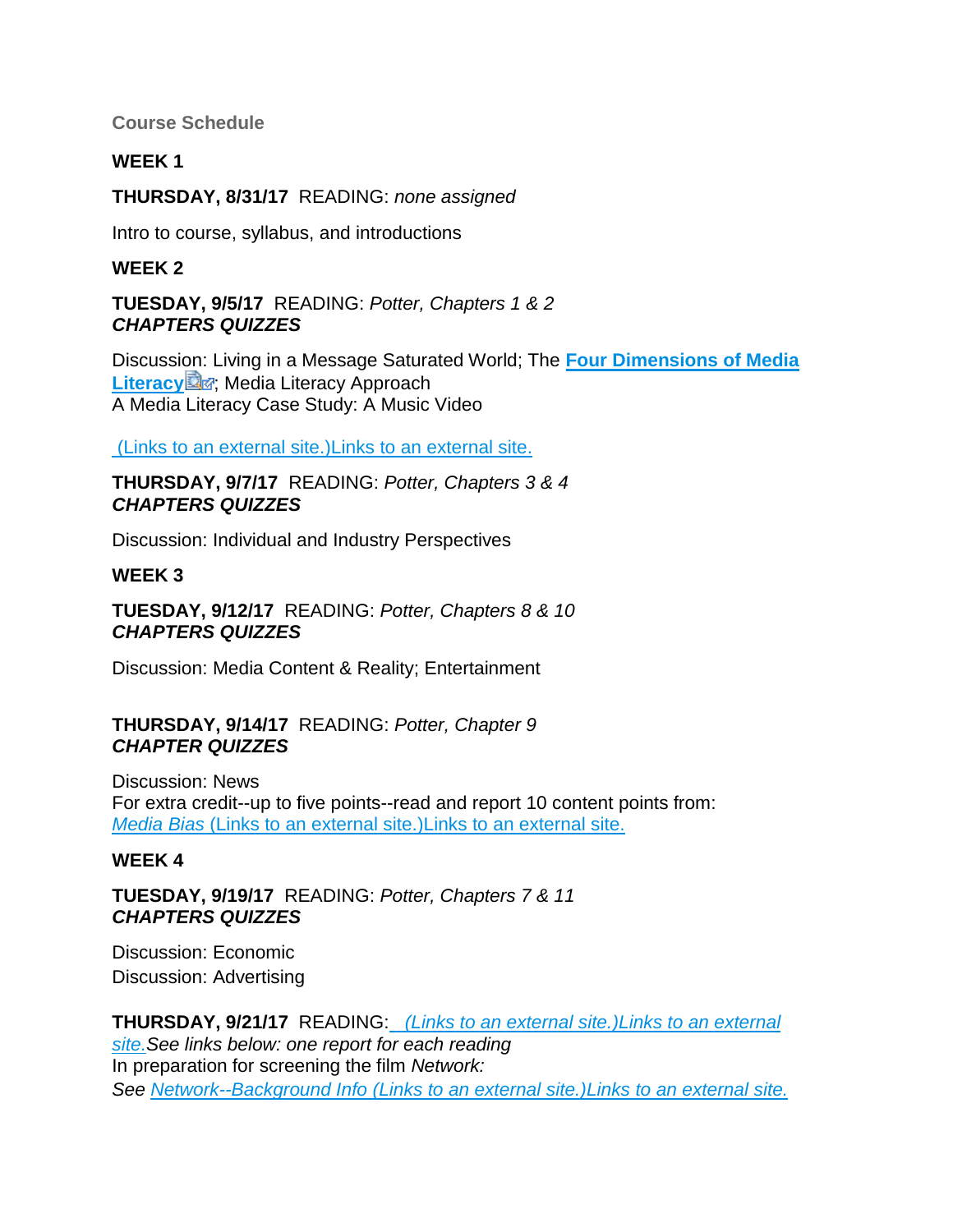*See [Network--a prophetic film](http://www.businessinsider.com/spooky-the-1976-movie-network-predicted-youtube-and-two-and-a-half-men-2012-2) (Links to an external site.)Links to an external site. See [Network: The Angriest Movie of All-Time](http://www.cnn.com/2014/03/27/showbiz/movies/network-movie-itzkoff-chayefsky/) (Links to an external site.)Links to an [external](http://www.cnn.com/2014/03/27/showbiz/movies/network-movie-itzkoff-chayefsky/) site.*

Screen feature film: *Network* (121 minutes)--part 1

# **WEEK 5**

**TUESDAY, 9/26/17** READING: *Network* review *(handout)*

Screen *Network*, part 2, and discuss film content (news & entertainment, economics of TV, mediated reality, prophetic nature of this film, etc.)

**THURSDAY, 9/28/17** READING: *Eyes…, Intro & Chapter 1 (one report); Eyes…, Chapters 2 & 3*

Discussion: Introduction and State of the Art—Worldly Amusements No More; The Smoke Goes Upward: Faith and Culture; Studying Popular Art and Culture

## **WEEK 6**

**TUESDAY, 10/3/17** READING REPORT: *[Christianity vs. Alternative](https://www.cru.org/content/dam/cru/legacy/2012/02/Worldview.pdf)  [Worldviews](https://www.cru.org/content/dam/cru/legacy/2012/02/Worldview.pdf)* (Links to an external site.)Links to an external site. article

Discussion: *Christianity vs. Alternative Worldviews* article

**THURSDAY, 10/5/17** READING: *Eyes…, Chapters 4 & 5*

Discussion: Close Encounters… & Mapping Reality

## **WEEK 7**

**TUESDAY, 10/10/17** REQUIRED READING & REPORT -- Article posted on Canvas): *Media Literacy & Scripture: What the Heck Does the Bible Say That's Related to Media Literacy?!*

Presentation & Discussion: *Media Literacy & Scripture: What the Heck Does the Bible Say That's Related to Media Literacy?!* 

**THURSDAY, 10/12/17** READING REPORTS: *Eyes…, Chapters 6 & 7;* also, read ["Why Are \[Some\] Christian Movies So Painfully Bad?"](http://www.vox.com/2015/2/15/8038283/christian-movies-bad-old-fashioned-fifty-shades) (Links to an external site.) Links to an external site. (12 points for this report)

Discussion: Measuring Christian Distinction… and Pop Art as Art…and "Why Are Christian Movies So..."

## **WEEK 8**

**TUESDAY, 10/17/17** READING REPORTS: *Eyes…, Chapters 8 & 9*

Discussion: Cultural Landscape… and "The American Melodramatic Way"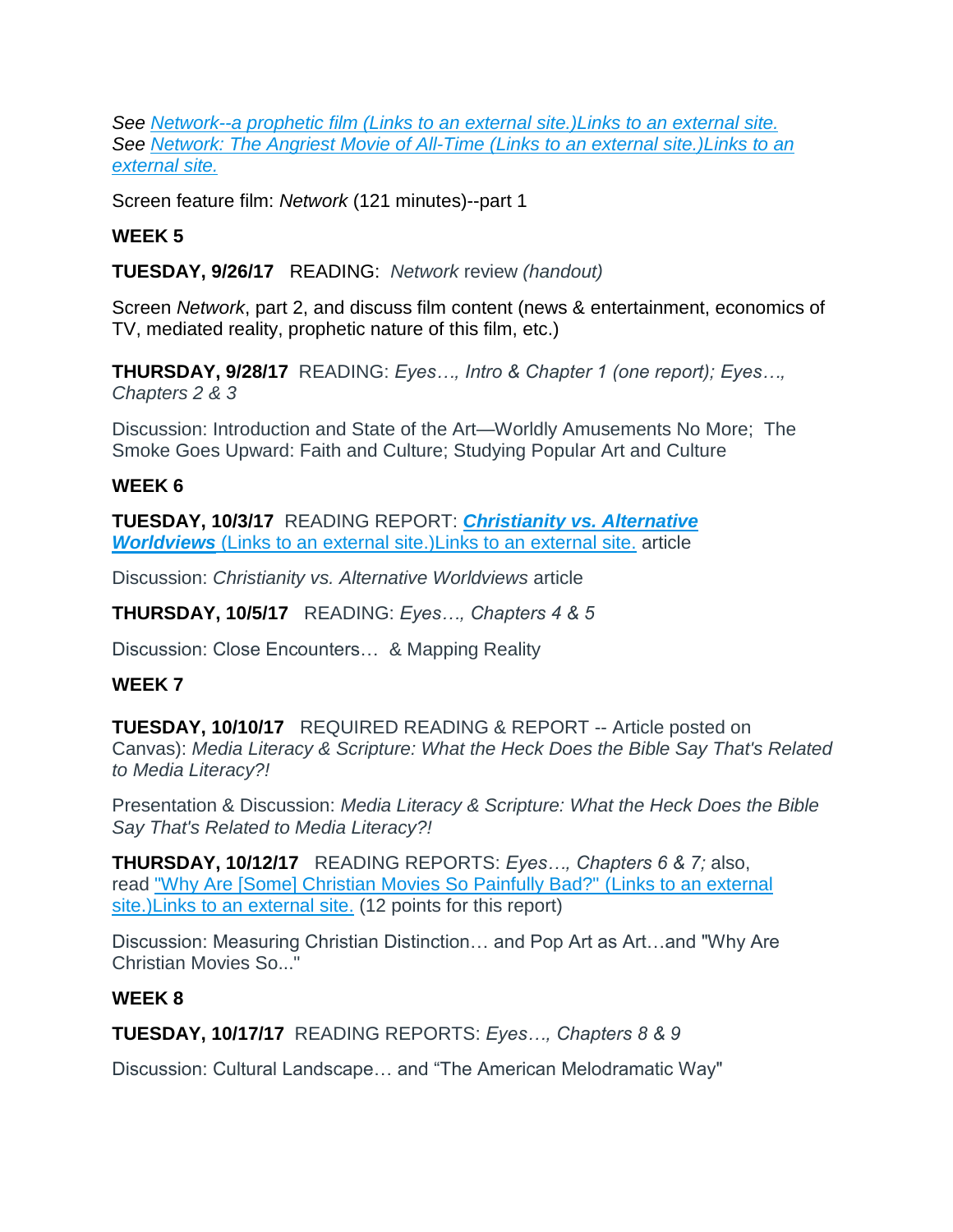**THURSDAY, 10/19/17** READING: *Eyes…, Chapter 10 & 11; and Conclusion & Appendix (one report)*

Discussion: The Message in the Bottle… and A History of Violence… Discussion: Conclusion and Appendix

## **WEEK 9**

**TUESDAY, 10/24/17** READING: see test study guide

Test #1--Eyes Wide Open...

**THURSDAY, 10/26/17** READING REPORTS: none assigned

Discussion: Media Literacy Analysis Paper & Project assignment (ideas, options, analytical approaches, etc.)

## **WEEK 10**

**TUESDAY, 10/31/17** READING: *Potter, Chapters 13, 14 CHAPTERS QUIZZES*

Discussion: Broadening Our Perspective on Media Effects; How Media Effects Process Works; types of media effects

**THURSDAY, 11/2/17** READING REPORT: **[Appendix B](https://canvas.pointloma.edu/courses/34271/files/1339754/download?wrap=1) @** (focus on different types of media effects--and provide descriptions)

Discussion: Types of Media Effects

## **WEEK 11**

**TUESDAY, 11/7/17** READING: *Potter, Chapters 5,18; review Appendix B CHAPTERS QUIZZES*

Discussion: Children as Special Audience Discussion: Violence Discussion: continue discussion on media effects

## **THURSDAY, 11/9/17** READING: *Potter, Chapters 6, 12 CHAPTERS QUIZZES*

Discussion: Media Development Discussion: Interactive Media

## **WEEK 12**

**TUESDAY, 11/14/17** READING: *Potter, Chapters 15, 19, 20 CHAPTERS QUIZZES*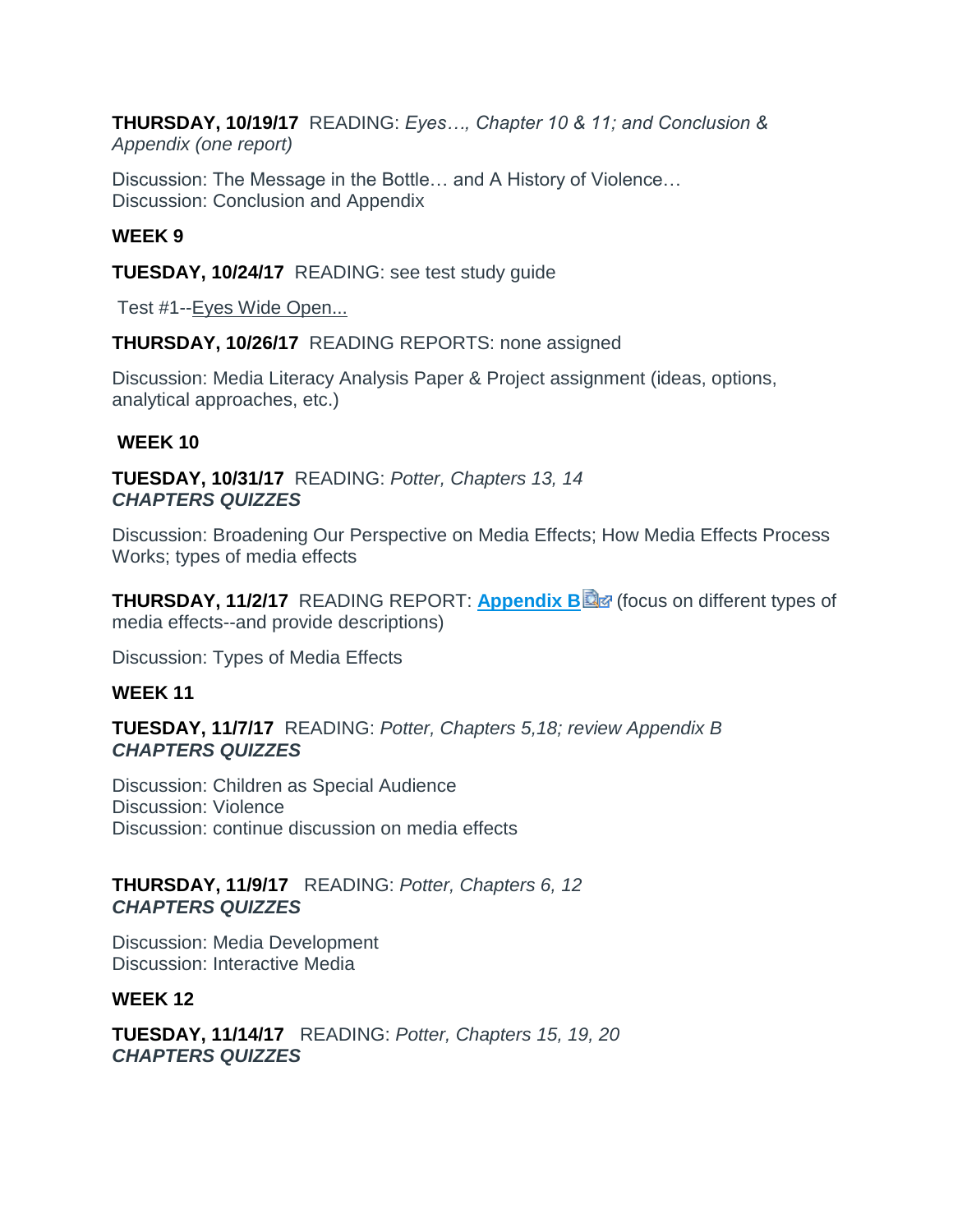Discussion: Ownership & Control of Media, Sports and Media, Personal Strategies for Self and Others to Increase Media Literacy; introduction to the Potter Box Model: A Model for Ethical Decision-Making and a sample case study

**THURSDAY, 11/16/17** READING: *Potter, Chapters 16 & 17 CHAPTERS QUIZZES* 

Discussion: Christian ethics, privacy, and piracy Ethics case studies and applying a Christian ethic to media literacy analysis

## **WEEK 13**

#### **TUESDAY, 11/21/17** READING: none assigned **MEDIA LITERACY ANALYSIS ESSAY PLAN DUE**

Ethics & media case studies (continued)

# **THURSDAY, 11/23/17 -- NO CLASS (HAPPY THANKSGIVING!)**

## **WEEK 14**

**TUESDAY, 11/28/17** READING: none assigned

Ethics and media case studies (continued) Media Literacy Analysis Papers & Presentations Q & A

**THURSDAY, 11/30/17** READING: none assigned

Feedback, discussion & Q & A: Media Lit Analysis Essay and Paper

# **WEEK 15**

**TUESDAY, 12/5/17** READING: none assigned **MEDIA LITERACY ANALYSIS PAPER DUE**

Media Literacy PowerPoint/Prezi Presentations (TBA)

**THURSDAY, 12/7/17** READING: none assigned

Media Literacy PowerPoint/Prezi Presentations (TBA)

## Final Exam: **TUESDAY, DECEMBER 12, 2017, 10:30 A.M. TO 1 P.M.**

PLNU Academic Behavior Policy

See the university's new policy included in the PLNU undergraduate handbook:

Both faculty and students at Point Loma Nazarene University have the right to expect a safe and ordered environment for learning. Any student behavior that is disruptive or threatening is a serious affront to Point Loma Nazarene University as a learning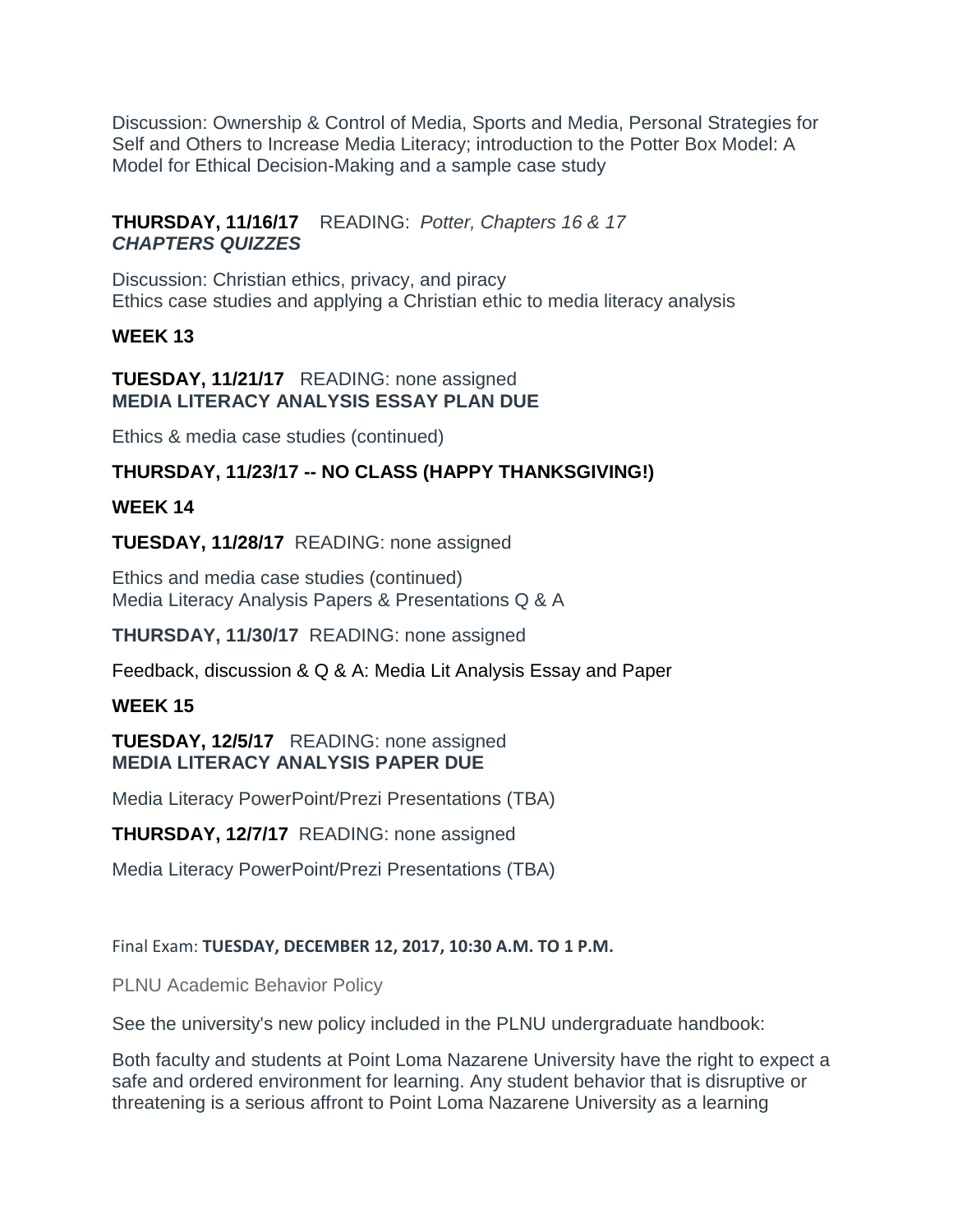community. Students who fail to adhere to appropriate academic behavioral standards may be subject to discipline. Although faculty members communicate general student expectations in their syllabi and disruptive student conduct is already addressed in the Undergraduate Student Handbook, the purpose of this policy is to clarify what constitutes disruptive behavior in the academic setting and what actions faculty and relevant administrative offices may take in response to such disruptive student behavior.

"Disruption," as applied to the academic setting, means classroom, instructor or classmate-related student behavior that a reasonable faculty member would view as interfering with or deviating from normal classroom, class-related, or other facultystudent activity (advising, co-curricular involvement, etc.). Faculty members are encouraged to communicate positive behavior expectations at the first class session and to include them in course syllabi. Examples of disruptive classroom behavior include, but are not limited to:

- persistent speaking without being recognized or interrupting the instructor or other speakers;
- overt inattentiveness (sleeping or reading the newspaper in class);
- inordinate or inappropriate demands for instructor or classroom time or attention;
- unauthorized use of cell phone or computer;
- behavior that distracts the class from the subject matter or discussion;
- unwanted contact with a classmate in person, via social media or other means;
- inappropriate public displays of affection;
- refusal to comply with reasonable instructor direction; and/or
- invasion of personal space, physical threats, harassing behavior or personal insults.

The policy applies if the behavior is reported by a faculty member or academic administrator and occurs exclusively or primarily in a student-faculty member interaction. Incidents which involve both academic and non-academic behavior may result in responses coordinated by the Vice Provost for Academic Administration and the Dean of Students.

Civil and polite expression of disagreement with the course instructor, during times when the instructor permits discussion, is not in itself disruptive behavior and is not prohibited.

Some students possess medical or psychological conditions that may affect functioning within the standards of the university. Although such students may be considered disabled and are protected under the Rehabilitation Act/ADA, they are required to meet the fundamental university academic and behavioral policy as described in the Student Handbook, Undergraduate Catalog and/or faculty syllabi.

**Academic Honesty and FERPA Policies**

## **ACADEMIC HONESTY**

Students should demonstrate academic honesty by doing original work and by giving appropriate credit to the ideas of others. As explained in the university catalog,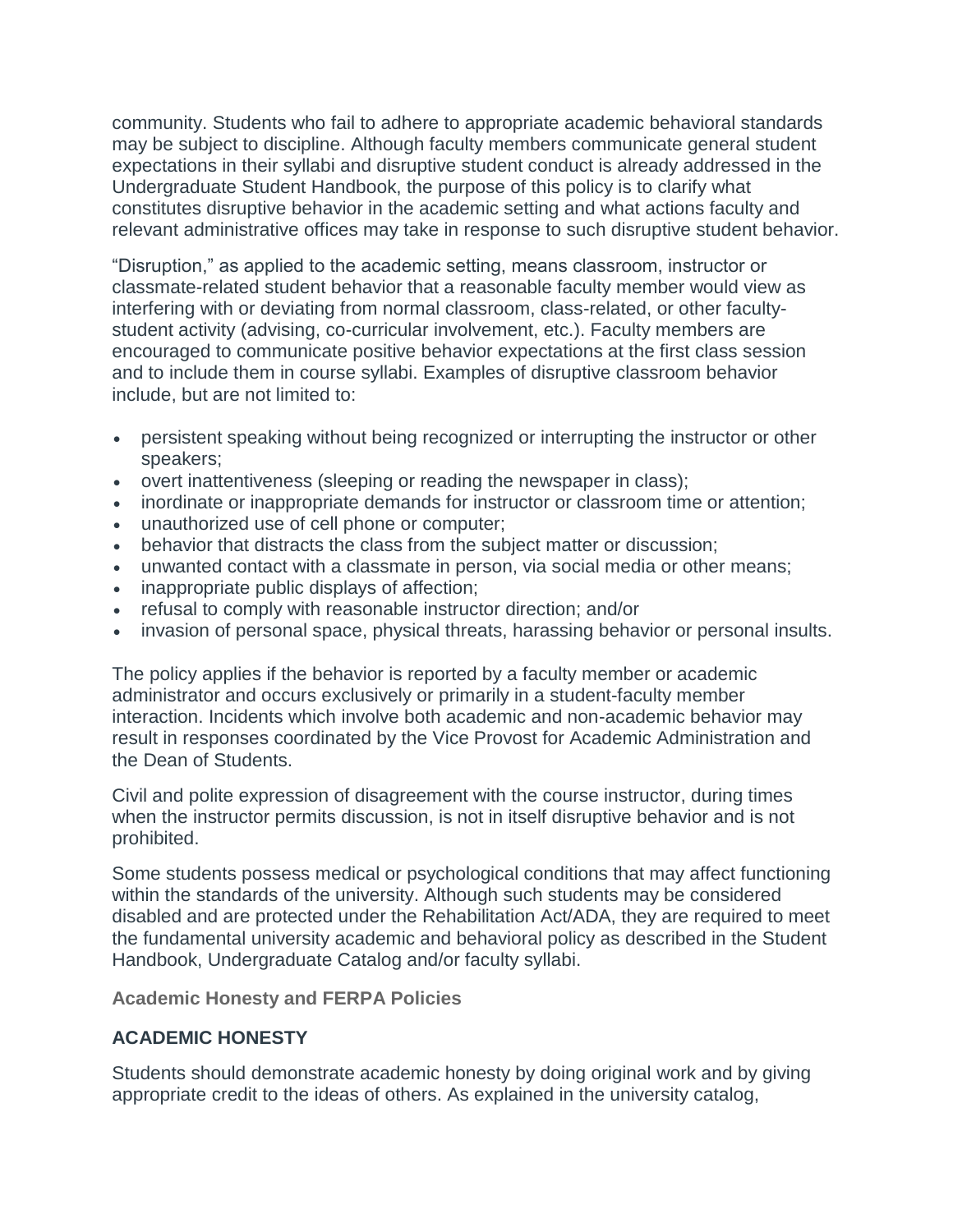academic dishonesty is the act of presenting information, ideas, and/or concepts as one's own when in reality they are the results of another person's creativity and effort. Violations of university academic honesty include cheating, plagiarism, falsification, aiding the academic dishonesty of others, or malicious misuse of university resources. A faculty member who believes a situation involving academic dishonesty has been detected may assign a failing grade for a) that particular assignment or examination, and/or b) the course following the procedure in the university catalog. Students may appeal also using the procedure in the university catalog. See [Academic Policies](http://www.pointloma.edu/experience/academics/catalogs/undergraduate-catalog/point-loma-education/academic-policies) for further information.

## **FERPA POLICY**

In compliance with federal law, neither PLNU student ID nor social security number should be used in publicly posted grades or returned sets of assignments without student written permission. This class will meet the federal requirements by students agreeing to allow for Big Idea Reports and other graded assignments to be handed back (occasionally) by a teacher-assistant. Also in compliance with FERPA, you will be the only person given information about your progress in this class unless you have designated others to receive it in the "Information Release" section of the student portal. See [Policy Statements](http://www.pointloma.edu/experience/academics/catalogs/undergraduate-catalog/policy-statements) in the (undergrad/ graduate as appropriate) academic catalog.

## **Academic Accommodations**

*All students are expected to meet the standards for this course as set by the instructor. However, students with learning disabilities who may need accommodations should discuss options with the Academic Support Center during the first two weeks of class. The ASC will contact professors with suggested classroom needs and accommodations. Approved documentation must be on file in the ASC prior to the start of the semester*.

## **Link to Academic Support Center:**

<http://www.ptloma.edu/studentdevelopment/StudentHandbook/index.htm> (Links to an external [site.\)Links](http://www.ptloma.edu/studentdevelopment/StudentHandbook/index.htm) to an external site.

## **Campus Computer/Network Usage**

Careful and ethical use of computing resources is the responsibility of every user. Students will be held to a standard of accountability for how they use computers at PLNU.

# **Link to Computer Use Policy**:

<http://www.ptloma.edu/studentdevelopment/StudentHandbook/index.htm> (Links to an external [site.\)Links](http://www.ptloma.edu/studentdevelopment/StudentHandbook/index.htm) to an external site. (Links to an external [site.\)Links](http://www.ptloma.edu/studentdevelopment/StudentHandbook.pdf) to an external [site.](http://www.ptloma.edu/studentdevelopment/StudentHandbook.pdf)

**NEW! Media Literacy Analysis Technique Articles & Videos(links/videos imbedded on Canvas for students)**